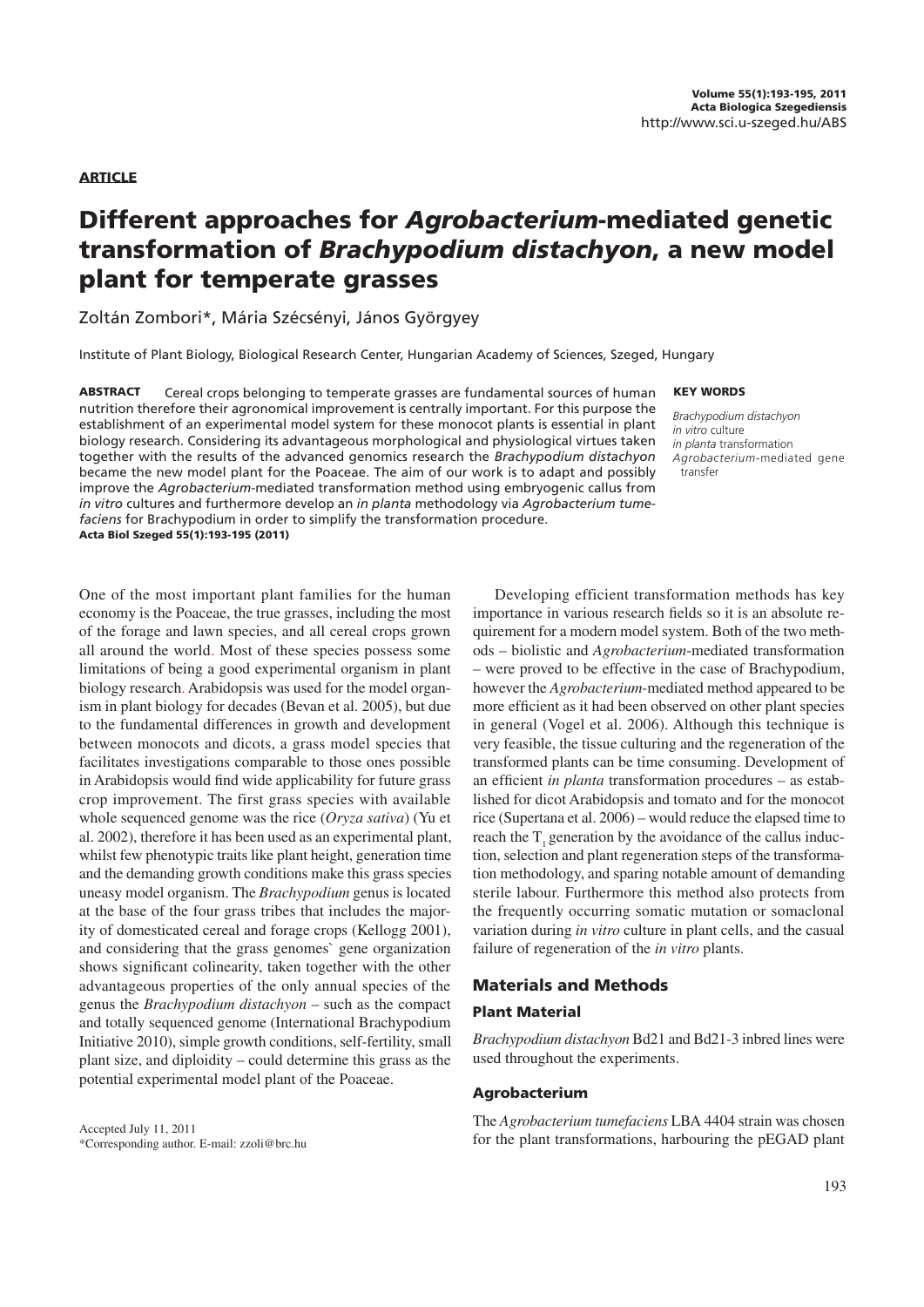## *Zombori et al.*



**Figure 1.** Schematic diagram of T-DNA of the pEGAD plant expression vector. LB, left border; 35S pr, cauliflower mosaic virus 35S promoter; eGFP, enhanced green fluorescent protein gene; NOS t, nopaline synthase terminator; BASTAR, gluphosinate resistance gene; RB, right border.

expression vector. This plasmid contains a constitutive 35S promoter-driven enhanced GFP gene and herbicide (glyphosinate) resistance cassette between its border sequences (Fig. 1.).

## Callus Initiation

Seeds from the Bd21 inbred line were collected 15 days after visible anthesis, surface sterilized by soaking in a solution of 10% household bleach plus 0.1% triton X-100 for 5 min with occasional mixing. The seeds were then rinsed three times with sterile distilled water and the immature embryos were excised under microscope in a laminar flow box and put immediately onto LS/R medium (basal LS salts plus 40 g/l sucrose and 7 g/l plant agar, pH 5.8) containing 2.5 mg/l 2,4-D with scutellar side down. Then the embryos were incubated in the dark at 25°C. After 3 weeks only the yellowish, solid embryonic calli were sub-cultured onto the same medium, and repeated 2 weeks later, respectively.

## Transformation

### Tissue culture

2 weeks after subculturing, the calli were harvested from the plates, chopped into pieces (cca. 1 mm in diameter), and put into R2/MED liquid medium (basal R2 salts plus 10 g/l glucose, pH 5.2) containing 2.5 mg/l 2,4-D, 100 µM acetosyringone and 500 µl *Agrobacterium* inoculum ( $OD<sub>600</sub> = 0.8$ ) into a Büchner flask. After 10 min of vacuum treatment, the flask was placed onto a shaker for 1 h shaking at 100 rpm at room temperature. The calli were taken out, dried using sterile filter paper disks, and transferred into Petri dishes containing R2/ MED medium (as above plus 7 g/l plant agar, pH 5.2) with 2.5 mg/l 2,4-D, 100 µM acetosyringone for co-cultivation. The plates were kept 3 days in dark at  $25^{\circ}$ C, then the calli were harvested, and washed by shaking at 100 rpm for 30 min in the liquid R2/MED medium containing 10 mg/l Augmentin to eliminate the *Agrobacterium*. The calli were dried on sterile filter paper and put into Petri dishes containing R2/S medium (basal R2 salts plus 30 g/l sucrose, pH 6.0) with 2.5 mg/l 2,4-D, 1 mg/l Augmentin, 5 mg/l bialaphos, and kept in dark at room temperature. In order to prove that viable



**Figure 2.** Isolation of the unmatured embryos of *Brachypodium distachyon*. Seeds with palea and after the embryo excision, Bar = 2 mm (A); isolated embryos with different size, harvested from the same plant (B).



**Figure 3.** Steps of the *in planta* transformation. Developing root and shoot 2 days after the infection (A); 4 days after the transformation (B); 1 week old plantlets in the greenhouse (C).

plants can be regenerated via the transformation procedure, control calli were prepared using the same method except the *Agrobacterium* infection and the herbicide selection.

# In planta transformation

Seeds from Bd21-3 inbred line were husked and surface sterilized as previously described above. The sterilized seeds were put onto filter paper disks placed in Petri dishes and incubated at  $4^{\circ}$ C for 1 day. The embryo region of the seeds turns white and swollen. 2 ml of overnight-grown *Agrobacterium* culture was centrifuged and resuspend in 100 µl sterile water. The embryos were pierced with a needle (0.80 mm in diameter) dipped into the *Agrobacterium* suspension to the depth of 1 mm. For control plants water was used for inoculation. Then the seeds were put onto wet filter paper disks lying in Petri dishes filled up with wet perlite, and placed in dark, at  $23^{\circ}$ C for 3 days. The germinated plantlets were washed in 1000 ppm cefatoxamine to kill the *Agrobacterium*, rinsed with distilled water three times, and planted in the greenhouse.

#### Plant regeneration

The calli were put in Petri dishes containing LS/R medium supplied with 0.5 mg/l IAA and 0.3 mg/l BAP, and placed in